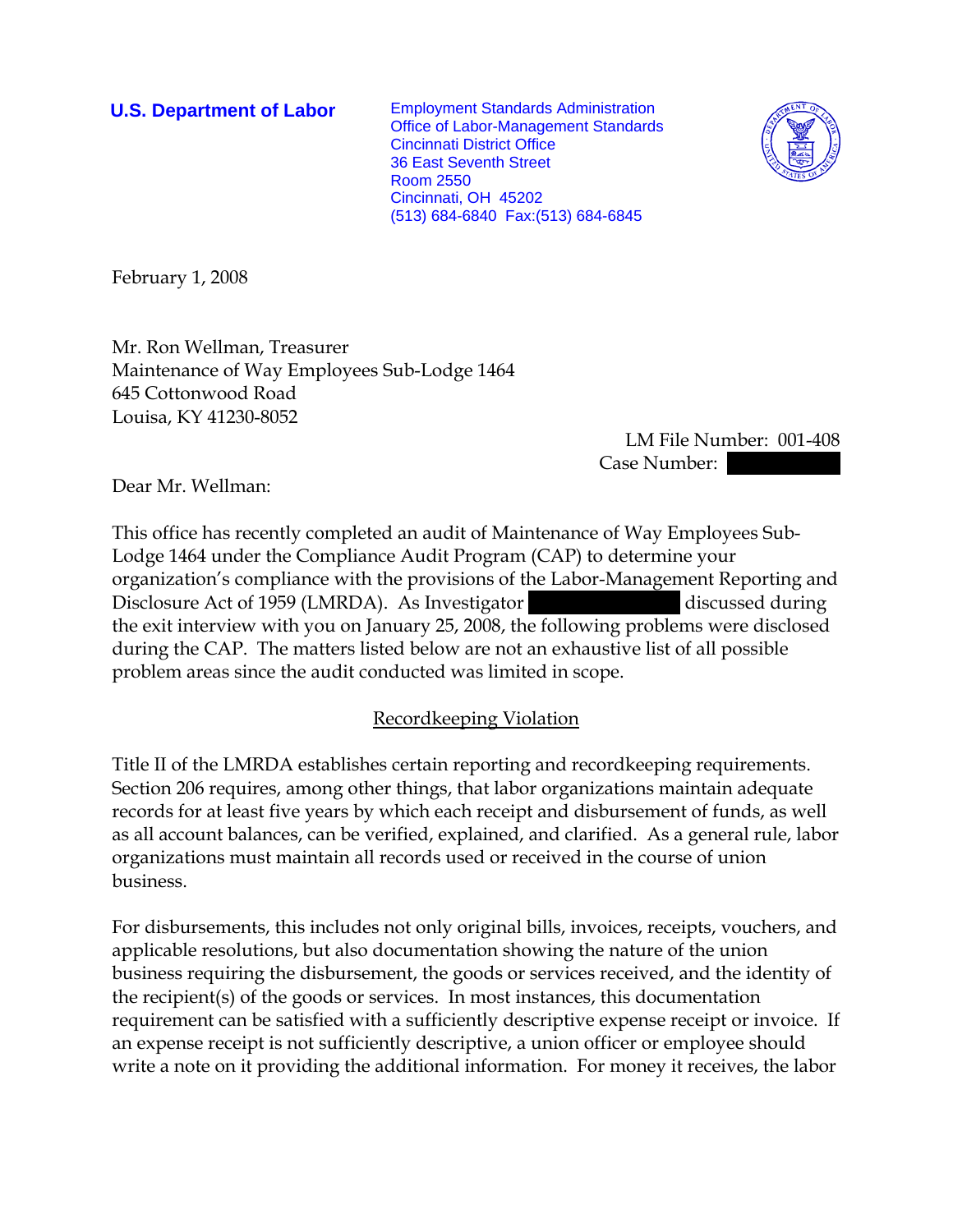organization must keep at least one record showing the date, amount, purpose, and source of that money.

The audit of Maintenance of Way Employees Sub-Lodge 1464 revealed the following recordkeeping violation:

Failure to Maintain Supporting Documentation for Disbursements

Sub-Lodge 1464 did not maintain adequate documentation for its disbursements when it failed to maintain a bill or invoice or similar record for checks |||| |||| ||||, and , each for \$40.00, payable to  $|$ ; checks each for \$55.00, payable to Independent Order of the Odd Fellows Local 270; and check for \$29, payable to  $|$ 

As noted above, labor organizations must retain original receipts, bills, and vouchers for all disbursements. The president and treasurer (or corresponding principal officers) of your union, who are required to sign your union's LM report, are responsible for properly maintaining union records.

Based on your assurance that Sub-Lodge 1464 will retain adequate documentation in the future, OLMS will take no further enforcement action at this time regarding the above violations.

## Other Issues

## 1. Inventory of Fixed Assets

Sub-Lodge 1464 did not maintain an inventory of its fixed assets during the 2007 audit year. An inventory should be kept to verify, support, and clarify the amounts reported in Item 29 of the LM report. The union must report details of all fixed assets, such as land, buildings, automobiles, office furniture and equipment owned by your organization at the end of the reporting period. This includes assets that were expensed, fully depreciated, or carried on your organization's books at scrap value.

The inventory kept by the union should record a detailed description of what was purchased, the date of the purchase, the amount of the purchase and the depreciated value. The report should be kept with the union records.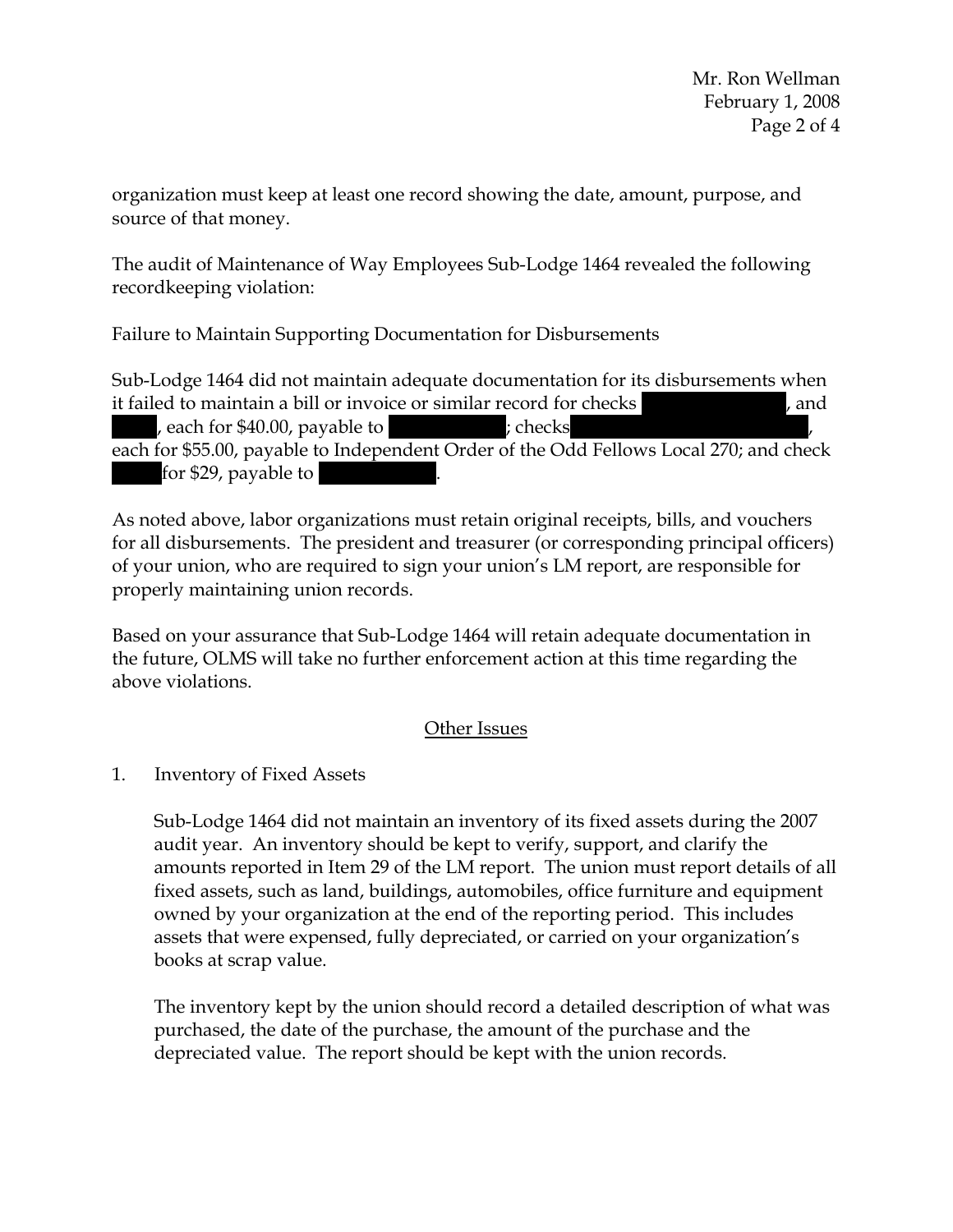Mr. Ron Wellman February 1, 2008 Page 3 of 4

2. Signatories on Accounts

Investigator **induce** found that your union requires the signature of only one officer on union checks. We recommend that Sub-Lodge 1464 improve its internal financial control procedures by ensuring that a second officer co-signs all union checks. Therefore, the president should also be listed on the bank signature cards for each of the union's accounts along with the treasurer.

I want to extend my personal appreciation to Maintenance of Way Employees Sub-Lodge 1464 for the cooperation and courtesy extended during this compliance audit. I strongly recommend that you make sure this letter and the compliance assistance materials provided to you are passed on to future officers. If we can provide any additional assistance, please do not hesitate to call.

Sincerely,

Lesta A. Chandler District Director